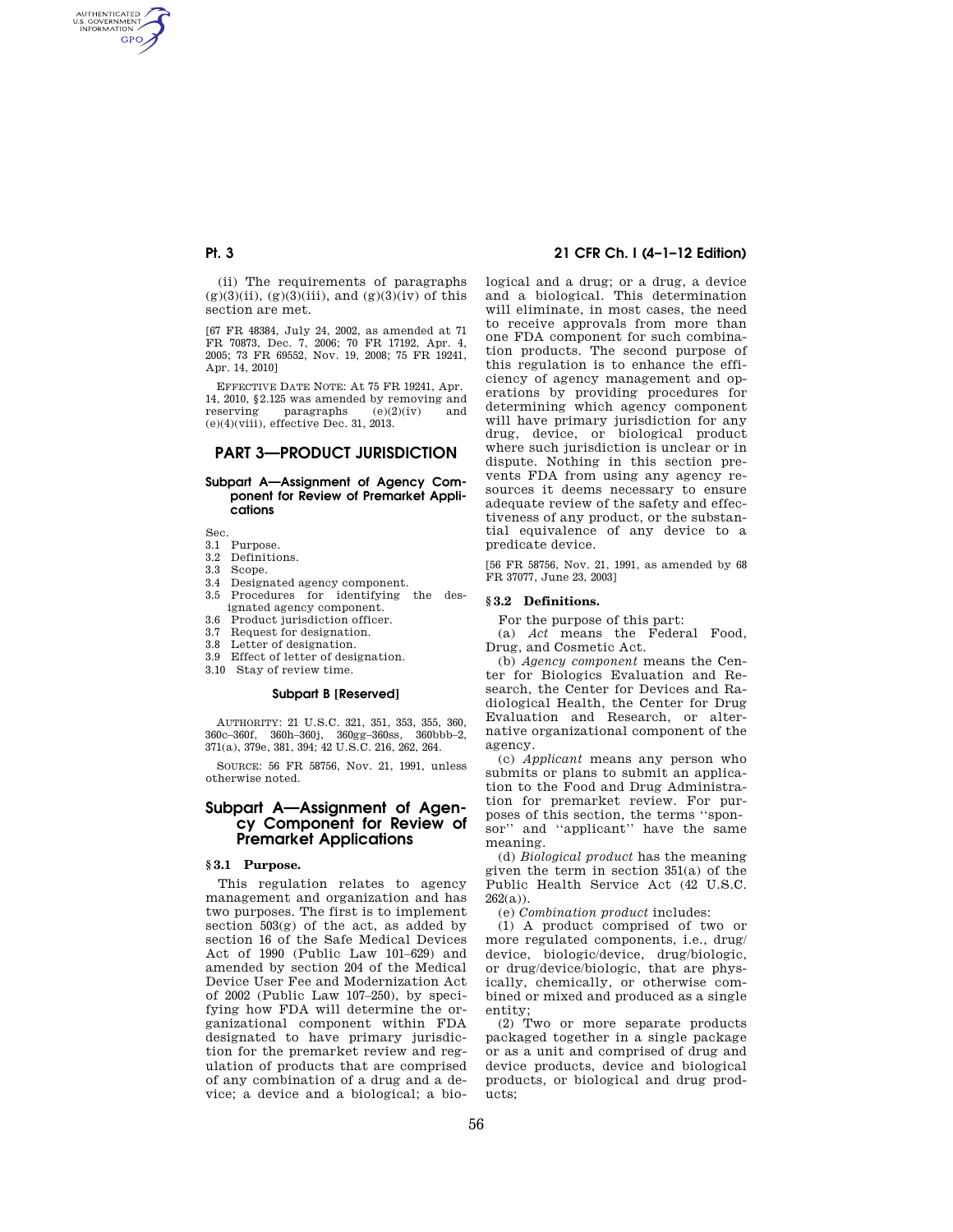## **Food and Drug Administration, HHS § 3.2**

(3) A drug, device, or biological product packaged separately that according to its investigational plan or proposed labeling is intended for use only with an approved individually specified drug, device, or biological product where both are required to achieve the intended use, indication, or effect and where upon approval of the proposed product the labeling of the approved product would need to be changed, e.g., to reflect a change in intended use, dosage form, strength, route of administration, or significant change in dose; or

(4) Any investigational drug, device, or biological product packaged separately that according to its proposed labeling is for use only with another individually specified investigational drug, device, or biological product where both are required to achieve the intended use, indication, or effect.

(f) *Device* has the meaning given the term in section 201(h) of the act.

(g) *Drug* has the meaning given the term in section  $201(g)(1)$  of the act.

(h) *FDA* means Food and Drug Administration.

(i) *Letter of designation* means the written notice issued by the product jurisdiction officer specifying the agency component with primary jurisdiction for a combination product.

(j) *Letter of request* means an applicant's written submission to the product jurisdiction officer seeking the designation of the agency component with primary jurisdiction.

(k) *Mode of action* is the means by which a product achieves an intended therapeutic effect or action. For purposes of this definition, ''therapeutic'' action or effect includes any effect or action of the combination product intended to diagnose, cure, mitigate, treat, or prevent disease, or affect the structure or any function of the body. When making assignments of combination products under this part, the agency will consider three types of mode of action: The actions provided by a biological product, a device, and a drug. Because combination products are comprised of more than one type of regulated article (biological product, device, or drug), and each constituent part contributes a biological product, device, or drug mode of action, combination products will typically have more than one identifiable mode of action.

(1) A constituent part has a biological product mode of action if it acts by means of a virus, therapeutic serum, toxin, antitoxin, vaccine, blood, blood component or derivative, allergenic product, or analogous product applicable to the prevention, treatment, or cure of a disease or condition of human beings, as described in section 351(i) of the Public Health Service Act.

(2) A constituent part has a device mode of action if it meets the definition of device contained in section  $201(h)(1)$  to  $(h)(3)$  of the act, it does not have a biological product mode of action, and it does not achieve its primary intended purposes through chemical action within or on the body of man or other animals and is not dependent upon being metabolized for the achievement of its primary intended purposes.

(3) A constituent part has a drug mode of action if it meets the definition of drug contained in section  $201(g)(1)$  of the act and it does not have a biological product or device mode of action.

(l) *Premarket review* includes the examination of data and information in an application for premarket review described in sections 505,  $510(k)$ ,  $513(f)$ , 515, or  $520(g)$  or  $520(1)$  of the act or section 351 of the Public Health Service Act of data and information contained in any investigational new drug (IND) application, investigational device exemption (IDE), new drug application (NDA), biologics license application, device premarket notification, device reclassification petition, and premarket approval application (PMA).

(m) *Primary mode of action* is the single mode of action of a combination product that provides the most important therapeutic action of the combination product. The most important therapeutic action is the mode of action expected to make the greatest contribution to the overall intended therapeutic effects of the combination product.

(n) *Product* means any article that contains any drug as defined in section  $201(g)(1)$  of the act; any device as defined in section 201(h) of the act; or any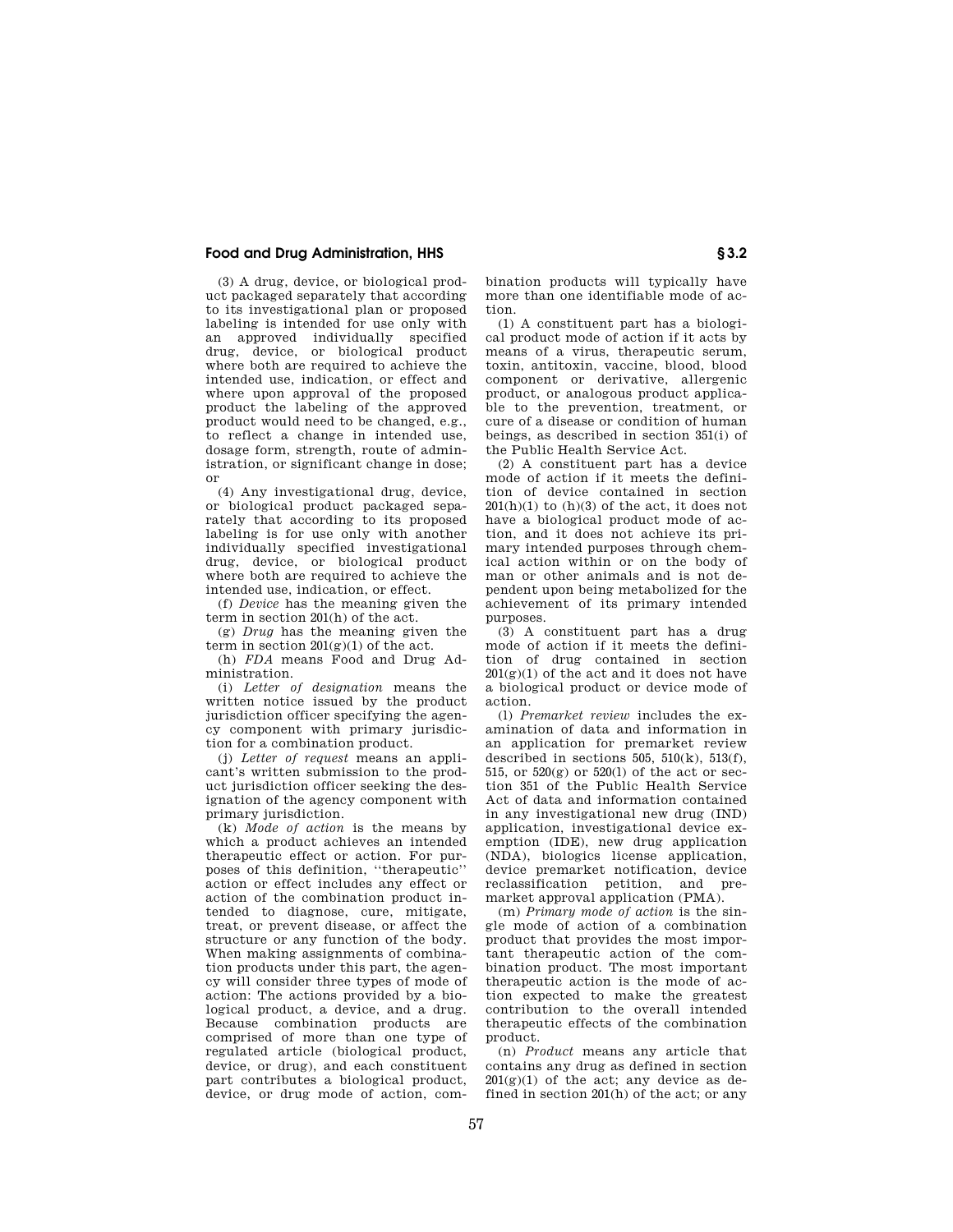# **§ 3.3 21 CFR Ch. I (4–1–12 Edition)**

biologic as defined in section 351(a) of the Public Health Service Act (42 U.S.C. 262(a)).

(o) *Product jurisdiction officer* is the person or persons responsible for designating the component of FDA with primary jurisdiction for the premarket review and regulation of a combination product or any product requiring a jurisdictional designation under this part.

(p) *Sponsor* means ''applicant'' (see  $$3.2(c)$ .

[56 FR 58756, Nov. 21, 1991 as amended at 64 FR 398, Jan. 5, 1999; 64 FR 56447, Oct. 20, 1999; 68 FR 37077, June 23, 2003; 70 FR 49861, Aug. 25, 2005]

#### **§ 3.3 Scope.**

This section applies to:

(a) Any combination product, or

(b) Any product where the agency component with primary jurisdiction is unclear or in dispute.

### **§ 3.4 Designated agency component.**

(a) To designate the agency component with primary jurisdiction for the premarket review and regulation of a combination product, the agency shall determine the primary mode of action of the product. Where the primary mode of action is that of:

(1) A drug (other than a biological product), the agency component the agency charged with premarket review of drugs shall have primary jurisdiction;

(2) A device, the agency component charged with premarket review of devices shall have primary jurisdiction;

(3) A biological product, the agency component charged with premarket review of biological products shall have primary jurisdiction.

(b) In some situations, it is not possible to determine, with reasonable certainty, which one mode of action will provide a greater contribution than any other mode of action to the overall therapeutic effects of the combination product. In such a case, the agency will assign the combination product to the agency component that regulates other combination products that present similar questions of safety and effectiveness with regard to the combination product as a whole. When there are no other combination products that present similar questions of safety and effectiveness with regard to the combination product as a whole, the agency will assign the combination product to the agency component with the most expertise related to the most significant safety and effectiveness questions presented by the combination product.

(c) The designation of one agency component as having primary jurisdiction for the premarket review and regulation of a combination product does not preclude consultations by that component with other agency components or, in appropriate cases, the requirement by FDA of separate applications.

[56 FR 58756, Nov. 21, 1991, as amended at 70 FR 49861, Aug. 25, 2005]

#### **§ 3.5 Procedures for identifying the designated agency component.**

(a)(1) The Center for Biologics Evaluation and Research, the Center for Devices and Radiological Health, and the Center for Drug Evaluation and Research have entered into agreements clarifying product jurisdictional issues. These guidance documents are on display in the Division of Dockets Management (HFA–305), Food and Drug Administration, 5630 Fishers Lane, rm. 1061, Rockville, MD 20852, and are entitled ''Intercenter Agreement Between the Center for Drug Evaluation and Research and the Center for Devices and Radiological Health;'' ''Intercenter Agreement Between the Center for Devices and Radiological Health and the Center for Biologics Evaluation and Research;'' ''Intercenter Agreement Between the Center for Drug Evaluation and Research and the Center for Biologics Evaluation and Research.'' The availability of any amendments to these intercenter agreements will be announced by FEDERAL REGISTER notice.

(2) These guidance documents describe the allocation of responsibility for categories of products or specific products. These intercenter agreements, and any amendments thereto, are nonbinding determinations designed to provide useful guidance to the public.

(3) The sponsor of a premarket application or required investigational filing for a combination or other product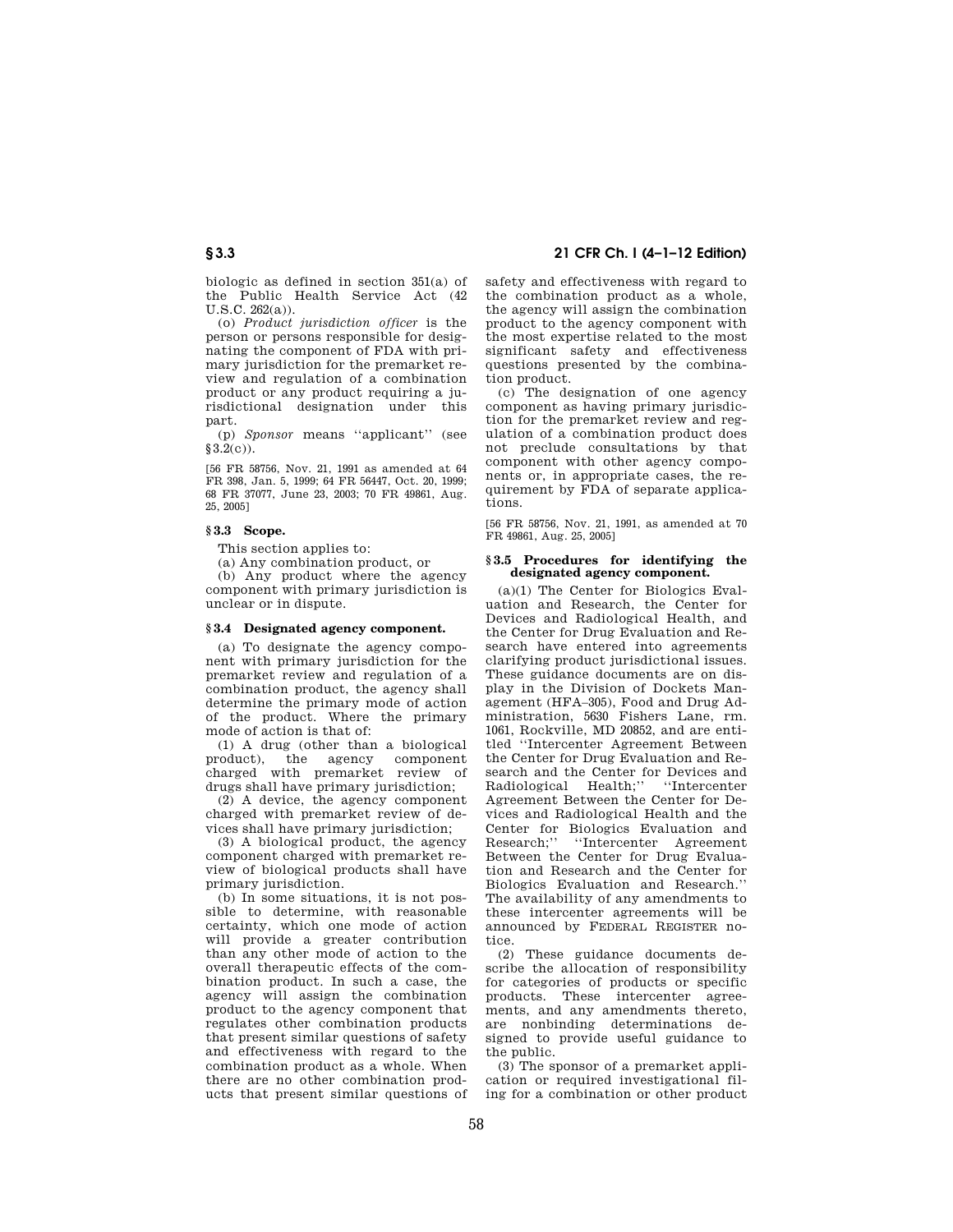## **Food and Drug Administration, HHS § 3.7**

covered by these guidance documents may contact the designated agency component identified in the intercenter agreement before submitting an application of premarket review or to confirm coverage and to discuss the application process.

(b) For a combination product not covered by a guidance document or for a product where the agency component with primary jurisdiction is unclear or in dispute, the sponsor of an application for premarket review should follow the procedures set forth in §3.7 to request a designation of the agency component with primary jurisdiction before submitting the application.

[56 FR 58756, Nov. 21, 1991, as amended at 68 FR 24879, May 9, 2003]

## **§ 3.6 Product jurisdiction officer.**

The Office of Combination Products (Food and Drug Administration, 10903 New Hampshire Ave., Bldg. 32, rm. 5129, Silver Spring, MD 20993–0002, 301–796– 8930,, e-mail: *combination@fda.gov,* is the designated product jurisdiction officer.

[68 FR 37077, June 23, 2003, as amended at 71 FR 16033, Mar. 30, 2006; 75 FR 13678, Mar. 23, 2010]

#### **§ 3.7 Request for designation.**

(a) Who should file: the sponsor of:

(1) Any combination product the sponsor believes is not covered by an intercenter agreement; or

(2) Any product where the agency component with primary jurisdiction is unclear or in dispute.

(b) When to file: a sponsor should file a request for designation before filing any application for premarket review, whether an application for marketing approval or a required investigational notice. Sponsors are encouraged to file a request for designation as soon as there is sufficient information for the agency to make a determination.

(c) What to file: an original and two copies of the request for designation must be filed. The request for designation must not exceed 15 pages, including attachments, and must set forth:

(1) The identity of the sponsor, including company name and address, establishment registration number, company contact person and telephone number.

(2) A description of the product, including:

(i) Classification, name of the product and all component products, if applicable;

(ii) Common, generic, or usual name of the product and all component products;

(iii) Proprietary name of the product;

(iv) Identification of any component of the product that already has received premarket approval, is marketed as not being subject to premarket approval, or has received an investigational exemption, the identity of the sponsors, and the status of any discussions or agreements between the sponsors regarding the use of this product as a component of a new combination product.

(v) Chemical, physical, or biological composition;

(vi) Status and brief reports of the results of developmental work, including animal testing;

(vii) Description of the manufacturing processes, including the sources of all components;

(viii) Proposed use or indications;

(ix) Description of all known modes of action, the sponsor's identification of the single mode of action that provides the most important therapeutic action of the product, and the basis for that determination.

(x) Schedule and duration of use;

(xi) Dose and route of administration of drug or biologic;

(xii) Description of related products, including the regulatory status of those related products; and

(xiii) Any other relevant information.

(3) The sponsor's recommendation as to which agency component should have primary jurisdiction based on the mode of action that provides the most important therapeutic action of the combination product. If the sponsor cannot determine with reasonable certainty which mode of action provides the most important therapeutic action of the combination product, the sponsor's recommendation must be based on the assignment algorithm set forth